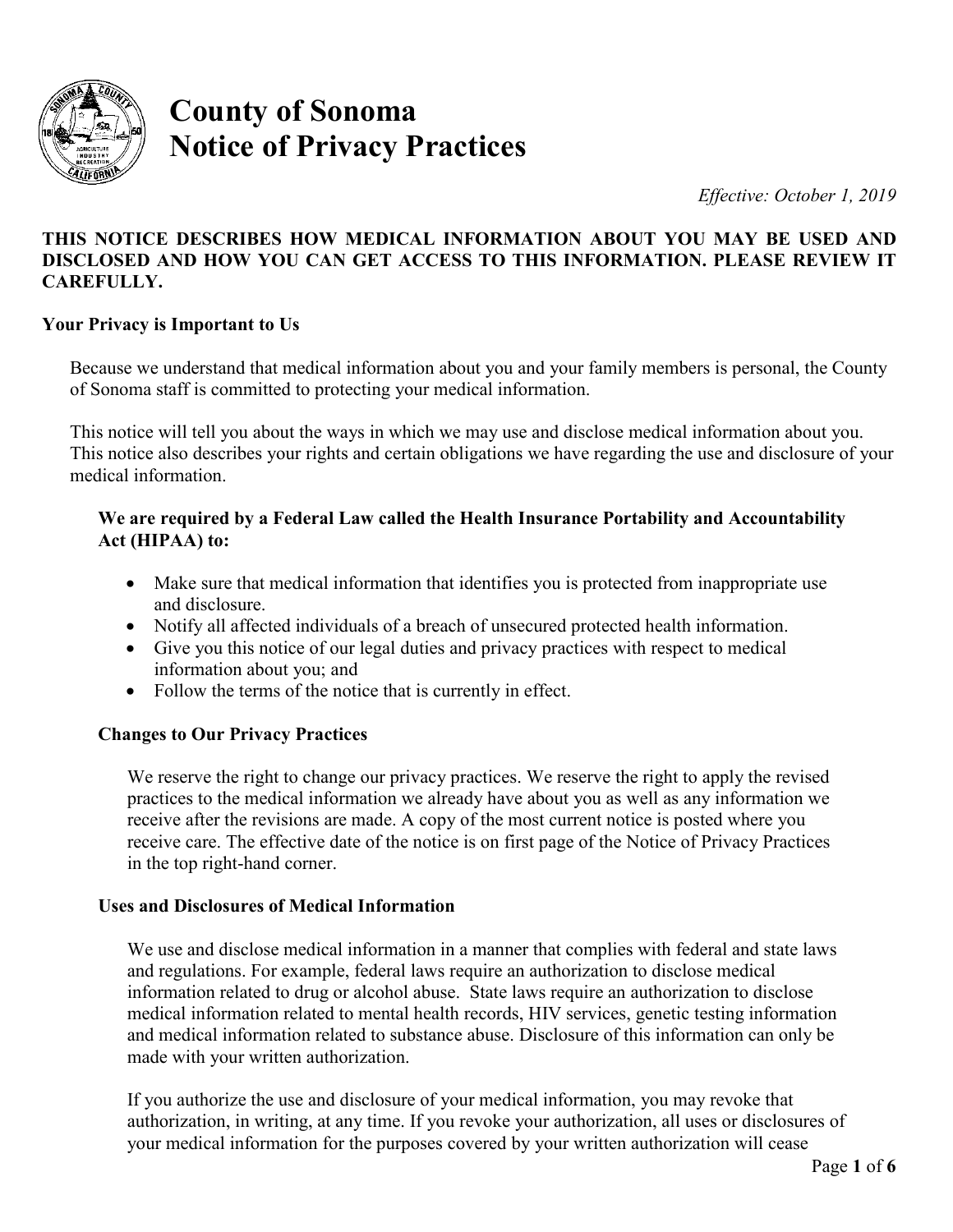disclosures we have already made prior to revoking your authorization. unless we have already acted in reliance on your authorization. We are unable to take back any

#### **Disclosures to Parents as Personal Representatives of Minors**

 however, we are permitted or even required by law to deny your access to your minor child's care, is when a minor who is 12 or older seeks care for a communicable disease or condition. In most cases, we may disclose your minor child's medical information to you. In some situations, medical information. An example of when we must deny such access, based on the type of health Another situation when we must deny access to parents is when minors have adult rights to make their own health care decisions.

## **THE FOLLOWING INFORMATION DESCRIBES THE WAYS THAT WE MAY USE AND DISCLOSE YOUR MEDICAL INFORMATION.**

#### **For Treatment.**

 We may use and disclose your medical information to provide, coordinate and manage your health care and any related services. We may disclose your medical information to doctors, nurses, technicians, therapists and county health care personnel who are involved in your care. Doctors and health care providers are permitted to share information about your care to help provide you with timely and appropriate health care services. For example, health care providers may share your medical information in order to coordinate the different things you need, such as prescriptions, lab work and x-rays.

#### **For Payment.**

 for the payment of your health care services. Health Plans include your private insurance care claim. We may also tell your health plan about a treatment you are going to receive in We may use and disclose medical information about you so that the treatment and services you receive may be billed to and payment may be collected from you, or the health plan responsible company, Medicare or MediCal. For example, we may need to give your health plan information about health care services you received so your health plan can pay your health order to obtain prior approval or to determine benefit eligibility.

#### **For Health Care Operations.**

 contact you as a reminder that you have an appointment for treatment or medical care. We may use and disclose your information within a health information exchange in order to make your health information more accessible to you. We may use and disclose medical information to tell We may use and disclose medical information about you for health care operations. These uses and disclosures are necessary to make sure that you receive quality care. For example, we may use medical information to review our treatment and services and to evaluate the performance of our staff in caring for you. We may use and disclose medical information to tell you about or recommend possible treatment options or alternatives that may be of interest to you or to you about health-related products or services that may be of interest to you.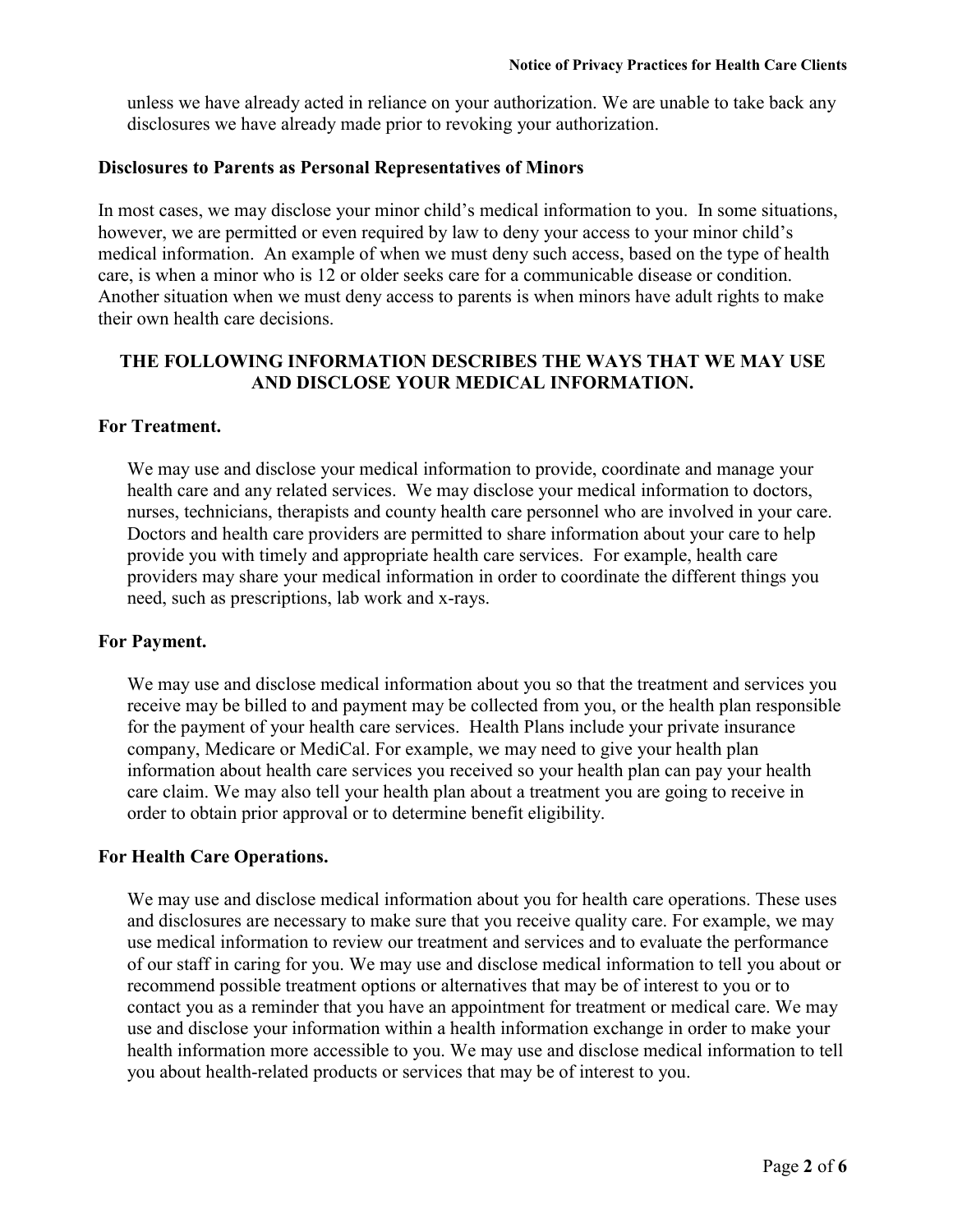## **Appointment Reminders.**

 appointment reminder in a message. We may call you by name, in a waiting room, when we are ready to see you for your appointment. We may use and disclose medical information to contact and remind you about appointments. If you do no answer our call we make to the phone number you provide to us, we may leave the

## **As Required by Law.**

We may use and disclose medical information about you as required by law. For example, we may be required to disclose information for the following purposes:

- For judicial and administrative proceedings pursuant to legal authority.
- To report information related to victims of abuse, neglect or domestic violence.
- To assist law enforcement officials in their law enforcement duties.

#### **Public Health Activities.**

Your health information may be used or disclosed for public health activities such as assisting public health authorities or other legal authorities to prevent or control disease, injury, or disability, or for other public health oversight activities.

#### **Health Oversight Activities.**

Your health information may be disclosed for health oversight activities authorized by law, such as audits, investigations and inspections. Health oversight activities are conducted by state and federal agencies that oversee government benefit programs and civil rights compliance.

#### **Decedents.**

Health information may be disclosed to funeral directors or coroners to enable them to carry out their lawful duties.

#### **Organ/Tissue Donation.**

If you are an organ donor, we may disclose your health information to organizations that handle organ procurement or organ, eye or tissue transplantation or to an organ donation bank, as necessary to facilitate such donation and transplantation.

#### **Research.**

 We may use and disclose your health information for research purposes that are subject to and approved the research proposal and established protocols to ensure the privacy of your special approval processes or when an institutional review board or privacy board has reviewed health information.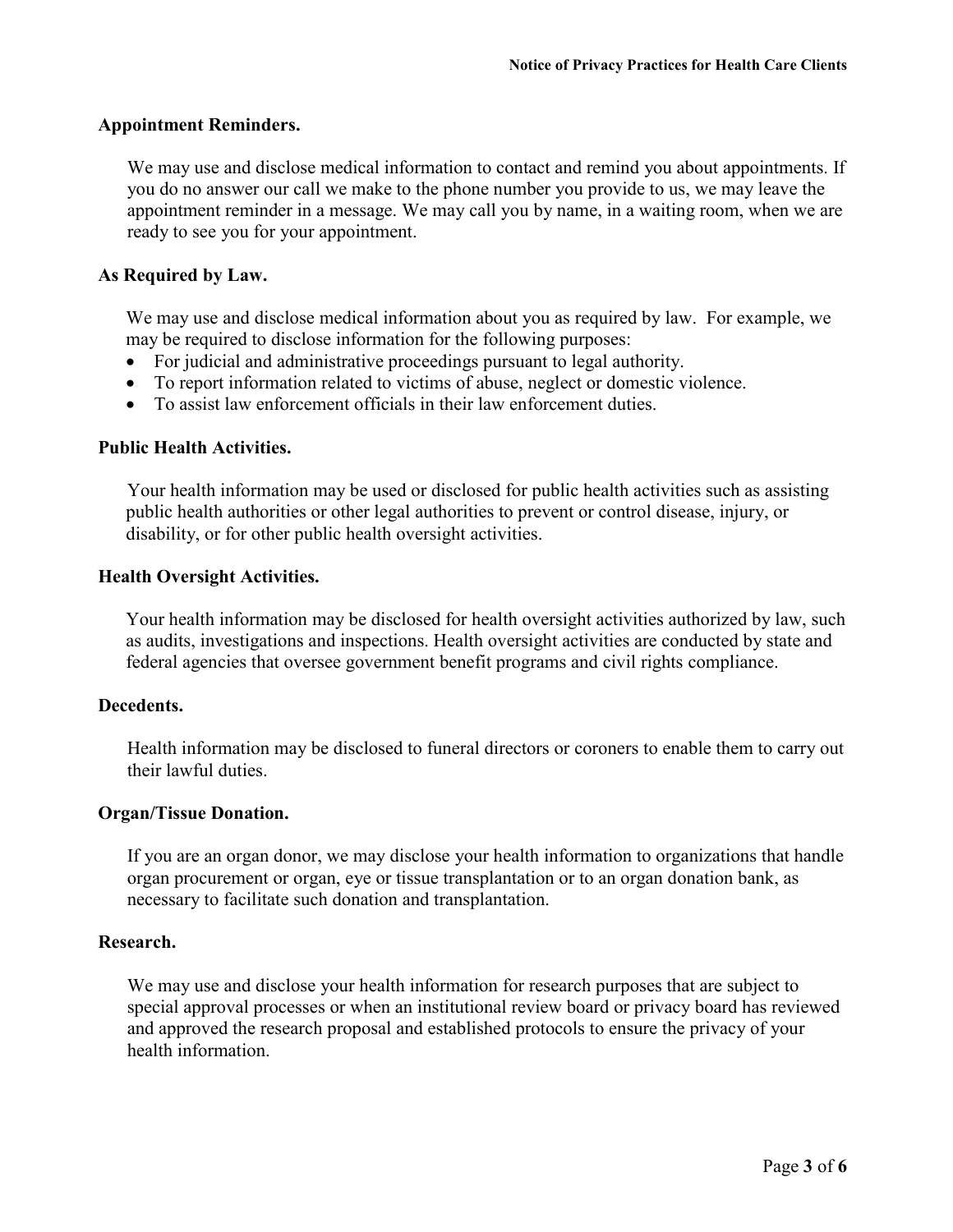## **Health and Safety.**

Your health information may be disclosed to avert a serious threat to your health or safety or that of any other person pursuant to applicable law.

## **Active Military, Veterans, National Security and Intelligence.**

If you are or were a member of the armed forces, or part of the national security or intelligence communities, we will disclose your health information when required by military command or other government authorities.

#### **Worker's Compensation.**

Your health information may be used or disclosed in order to comply with laws and regulations related to Worker's Compensation.

#### **Family and Friends.**

We may disclose information about you to family members or friends if we can infer from the circumstances, based on professional judgment that you would not object.

## **YOUR INDIVIDUAL RIGHTS REGARDING YOUR MEDICAL INFORMATION**

#### **If you have any questions about this notice or your individual rights, you may contact the**

#### **County of Sonoma Privacy Officer at:**

 $(707)$  565 – 5703 [DHS-Privacy&Security@sonoma-county.org](mailto:DHS-Privacy&Security@sonoma-county.org) 

## **All requests to exercise your individual rights must be submitted in writing to:**

 County of Sonoma Privacy Officer 1450 Neotomas Avenue, Suite 200 Santa Rosa, CA 95405

#### **Your Right to Inspect and Copy.**

 County of Sonoma, including results of lab tests performed by us. Usually, this includes You have the right to inspect and to obtain a copy of the medical information maintained by the medical and billing records, but may not include some mental health information.

 If you request a copy of the information, you will be charged a fee for the costs of copying, Requests to inspect or obtain a copy of your medical information must be submitted in writing. mailing or other supplies associated with your request. We will notify you of the cost involved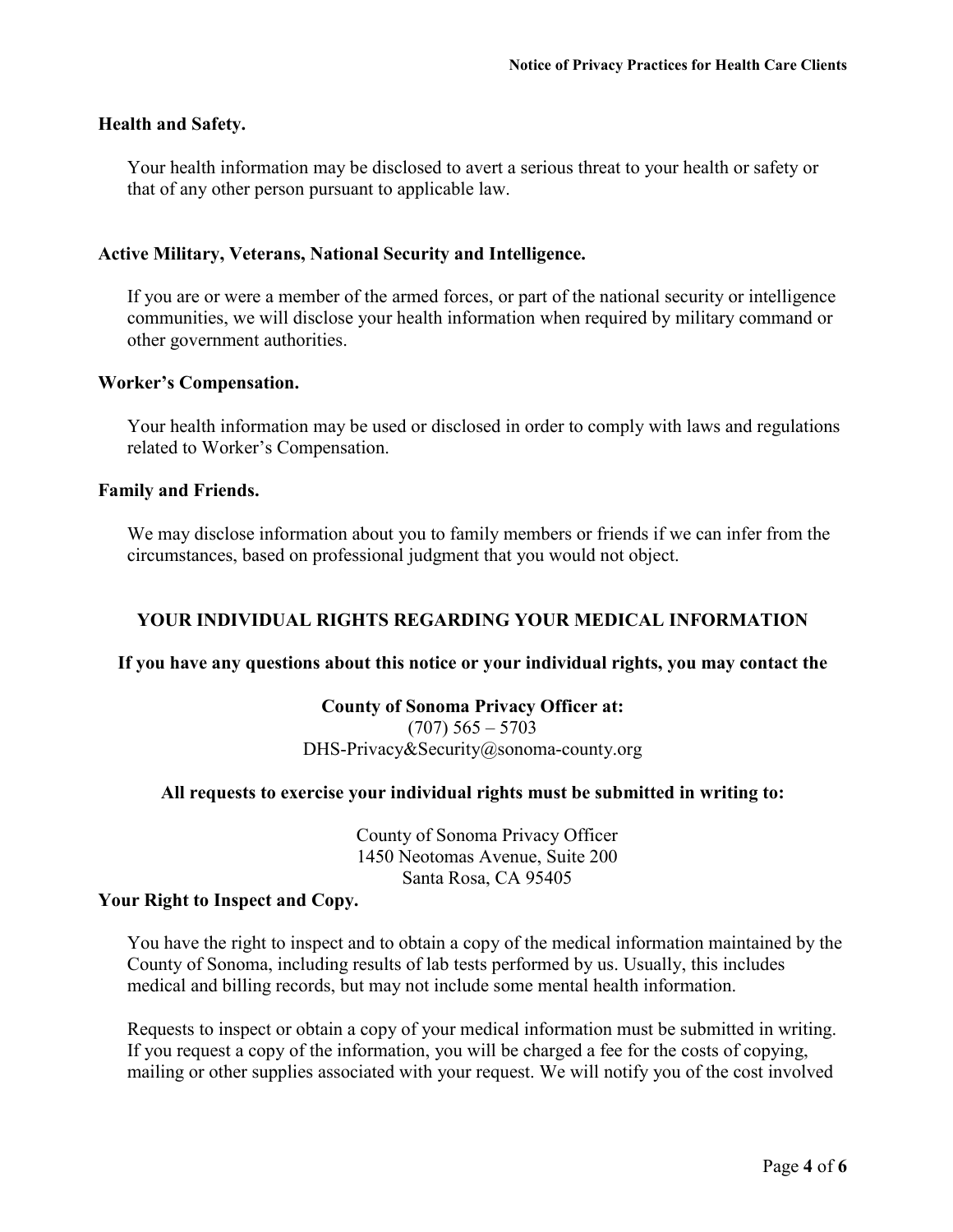and you may choose to withdraw or modify your request before any costs are incurred.

 limited circumstances. A denial of a request to inspect or obtain a copy of your medical your request and the denial. The licensed health care professional conducting the review will We may deny your request to inspect and obtain a copy of certain medical information in very information can only be made by licensed health care professionals. If your request to inspect or obtain a copy of your medical information is denied, you may request that the denial be reviewed. Another licensed health care professional chosen by the Privacy Officer will review not be the same licensed health care professional who denied your initial request. We will comply with the outcome of the review.

## **Your Right to Amend.**

 amendment for as long as the County of Sonoma keeps the information. If you feel that medical information we have about you is incorrect or incomplete, you may submit a written request to us to amend the information. You have the right to request an

 You must provide the reason that you are requesting the amendment. We will deny your request for an amendment if it is not in writing or it does not include a reason to support the request. In addition, we may deny your request if you ask us to amend information that:

- $\checkmark$  Was not created by us, unless the person or organization that created the information is no longer available to make the amendment.
- $\checkmark$  Is not part of the medical information kept by or for the County of Sonoma.
- $\checkmark$  Is part of the information which you would not be permitted to inspect and copy.
- $\checkmark$  Is accurate and complete.

 incomplete or incorrect. If you clearly indicate in writing that you want the addendum to be Even if we deny your request for amendment, you have the right to submit a written addendum, not to exceed 250 words, with respect to any item or statement in your record you believe is made part of your medical record we will attach it to your records and include it whenever we make a disclosure of the item or statement you believe to be incomplete or incorrect.

## **Your Right to an Accounting of Disclosures.**

You have the right to request an accounting of disclosures we made of medical information about you. This list will not include disclosures made for the purposes of treatment, payment, or our health care operations, or disclosures that you authorized.

 in what form you want the list of disclosures (for example, on paper, electronically). The first for the costs of providing the list. We will notify you of the cost involved and you may choose to withdraw or modify your request before any costs are incurred. Your request must be in writing and include a time period. The time period may not be longer than six years and may not include dates prior to April 14, 2003. Your request should indicate list you request within a 12-month period will be free. For additional lists, we may charge you